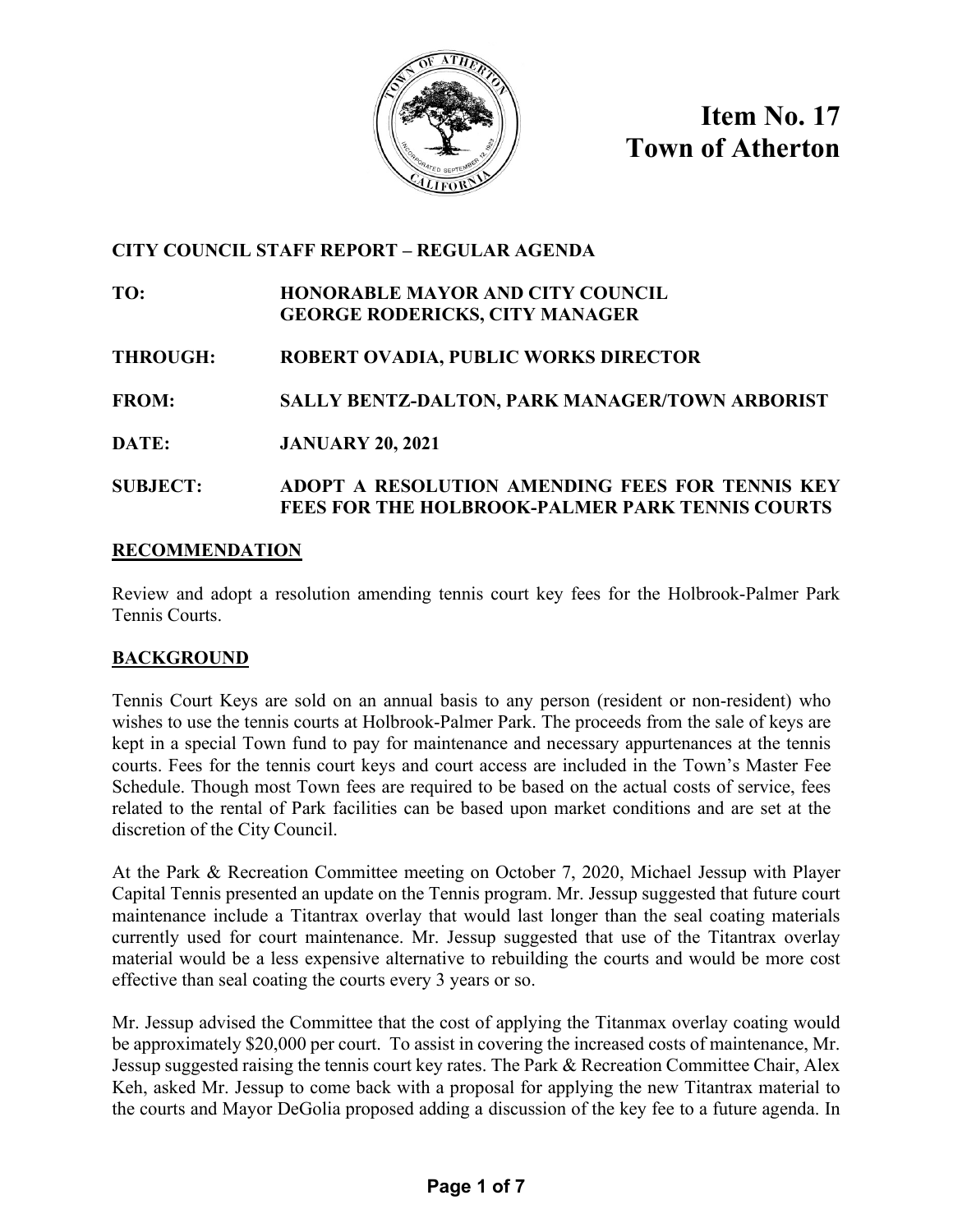Tennis Court Key Fee Increase January 20, 2021 Page 2 of 5

the meantime, Mr. Jessup sent out a survey to key holders asking them about a potential price increase.

At the November 4, 2020 Park & Recreation Committee meeting, Mr. Jessup returned to the Committee to present a potential tennis key fee increase proposal to pay for the new acrylic material resurfacing. He advised the Committee regarding the survey he conducted, indicating that there were approximately sixty-one (61) responses to the informal survey, with forty-seven (47) people responding yes to a \$50 increase and fourteen (14) responding no. At the end of the meeting a motion was made by Chair Keh to recommend to the City Council a \$50 increase for residents from \$50 to \$100 and a \$75 increase for non-residents to from \$200 to \$275. It was recommended that the courts be resurfaced with the new material starting with Court Number 2 in the first year and then if possible, to do another court every two years.

## **ANALYSIS**

The Town tries to resurface each court with a seal coat every 3 years. In 2020, the per court seal coat resurfacing cost was approximately \$8,000 per court. The court resurfacing included crack filling and a limited amount of taping prior to the application of the seal coating material. Due to the condition of the underlying court, this type of surface treatment is limited in its impact and a more comprehensive repair of the courts is warranted in the next few years. The limited surface treatment has allowed the tennis court to slowly accumulate reserves that could be used for more comprehensive repair work in the future.

On November 30, 2020, Mr. Jessup advised staff that the estimated cost of a Titantrax overlay is closer to \$35,000 per court, with additional maintenance treatments required approximately once every 5 years.

As indicated above, more comprehensive repair of the courts is warranted based on their underlying condition. It is estimated that the cost of reconstruction would be approximately \$60,000 to \$120,000 per court depending on the underlying condition of each court.

Staff discussed both the Titanmax surfacing and potential reconstruction of the courts with a tennis court contractor. The contractor recommended an asphalt overlay over the options of Titanmax and full reconstruction of the courts. Staff does not recommend resurfacing the courts with Titanmax at this time. Staff will continue to research overlay options which would greatly improve and extend the service life of the courts without full reconstruction. The fund balance for the Tennis Fund is approximately \$200,000. Staff does recommend an increase in the tennis key fee to build up the Tennis Fund balance. This will allow the Town to lengthen the life of the courts with an overlay and improve the courts within a few years' time.

|  | Historic Fees and Charges for regular court usage – clay court access is charged separately: |  |
|--|----------------------------------------------------------------------------------------------|--|
|  |                                                                                              |  |

| Year | <b>Resident</b> | <b>Keys Sold</b> | <b>Non-Resident</b> | <b>Keys Sold</b> |
|------|-----------------|------------------|---------------------|------------------|
| 2012 | \$150           | Not Available    | \$200               | Not Available    |
| 2013 | \$150           |                  | \$200               |                  |
| 2014 | \$50            | 80               | \$200               | 19               |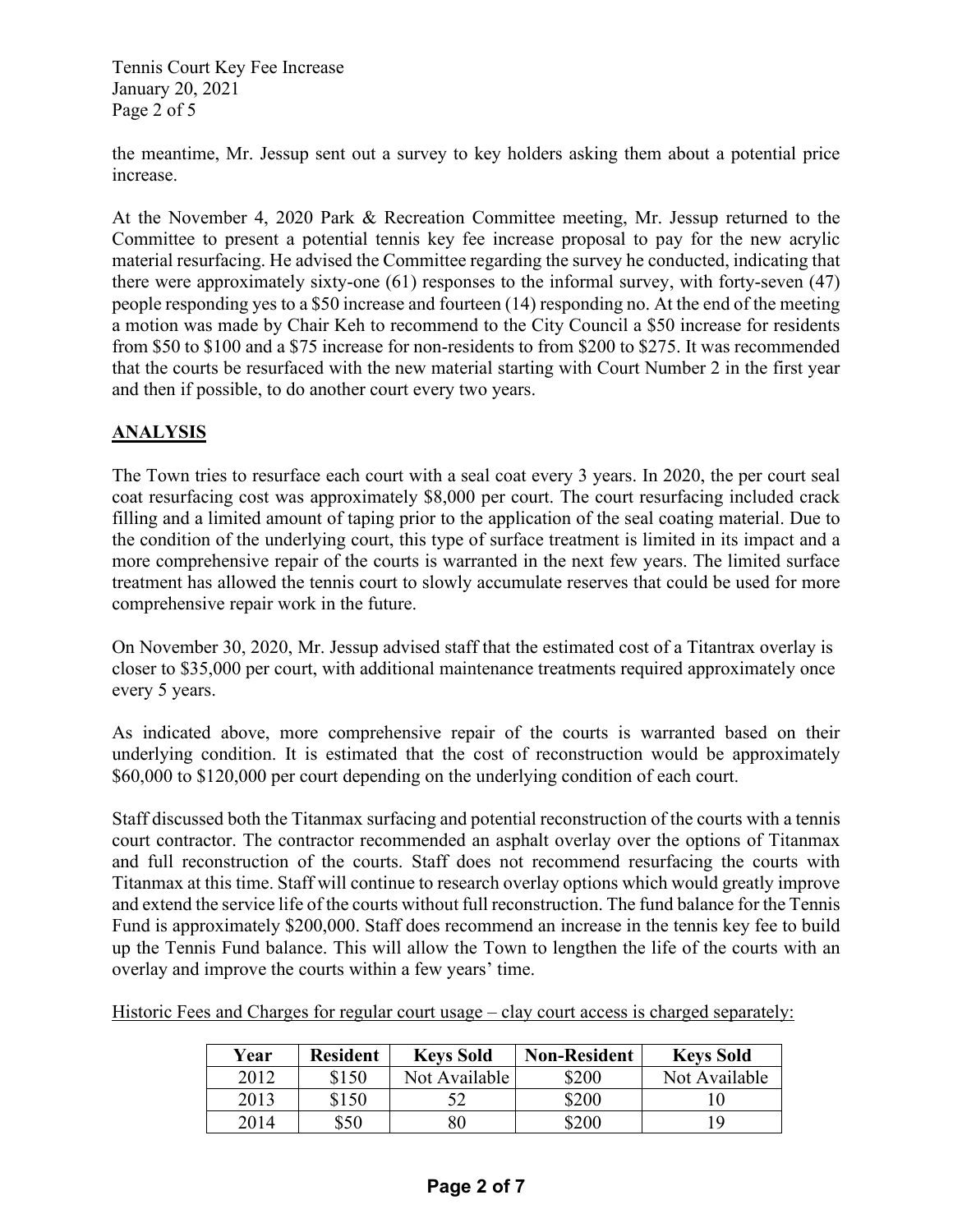Tennis Court Key Fee Increase January 20, 2021 Page 3 of 5

| Year  | <b>Resident</b> | <b>Keys Sold</b> | <b>Non-Resident</b> | <b>Keys Sold</b> |
|-------|-----------------|------------------|---------------------|------------------|
| 2015  | \$50            | 70               | \$200               |                  |
| 2016  | \$50            | 86               | \$200               |                  |
| 2017  | \$50            | 7)               | \$200               |                  |
| 2018  | \$50            | 38               | \$200               |                  |
| 2019  | \$50            | 115              | \$200               |                  |
| 2020* | \$50            | 71               | \$200               |                  |

As listed in the table, the 2020 key fees are:

\$50/key Atherton Residents (Valid ID required) - Regular Courts \$200/key Non-residents – Regular Courts

Separately, the Town provides access to the clay court via a separate key for residents and hourly charges for non-residents. The clay court access charges are as follows:

\$50/Atherton Residents (Valid ID required) – Clay Court \$30/ per hour clay court usage (non-resident)

\* As of November 23, 2020, Atherton residents bought 171 keys and non-residents bought 18 keys. As well as 18 clay court keys were purchased by residents. Due to COVID-19, in 2020 tennis key sales were higher than in previous years.

With the proposed \$50/key (Atherton Residents) and \$75/key (Non-Residents) increase, as recommended by the Park and Recreation Committee, the 2021 key rates would be:

\$100/Atherton Residents – Regular Courts - 50% increase \$50/Atherton Residents – Clay Court \$275/Non-residents – Regular Courts – 37% increase \$30/ per hour clay court usage (Valid ID Required)

The Council may consider additional options that are available with regards to the Tennis Key fee:

Option 1: Maintain the 2020 fees:

- Resident: 1 standard key  $= $50$
- Resident: 1 clay key =  $$50$
- Resident: clay court access = included in clay court key charge
- Non-Resident: 1 standard  $= $200$
- Non-Resident: clay court access = \$30/hour

Option 2: Raise the cost of the standard key fee (Recommended by Park & Recreation Committee):

• Resident: 1 standard key  $= $100$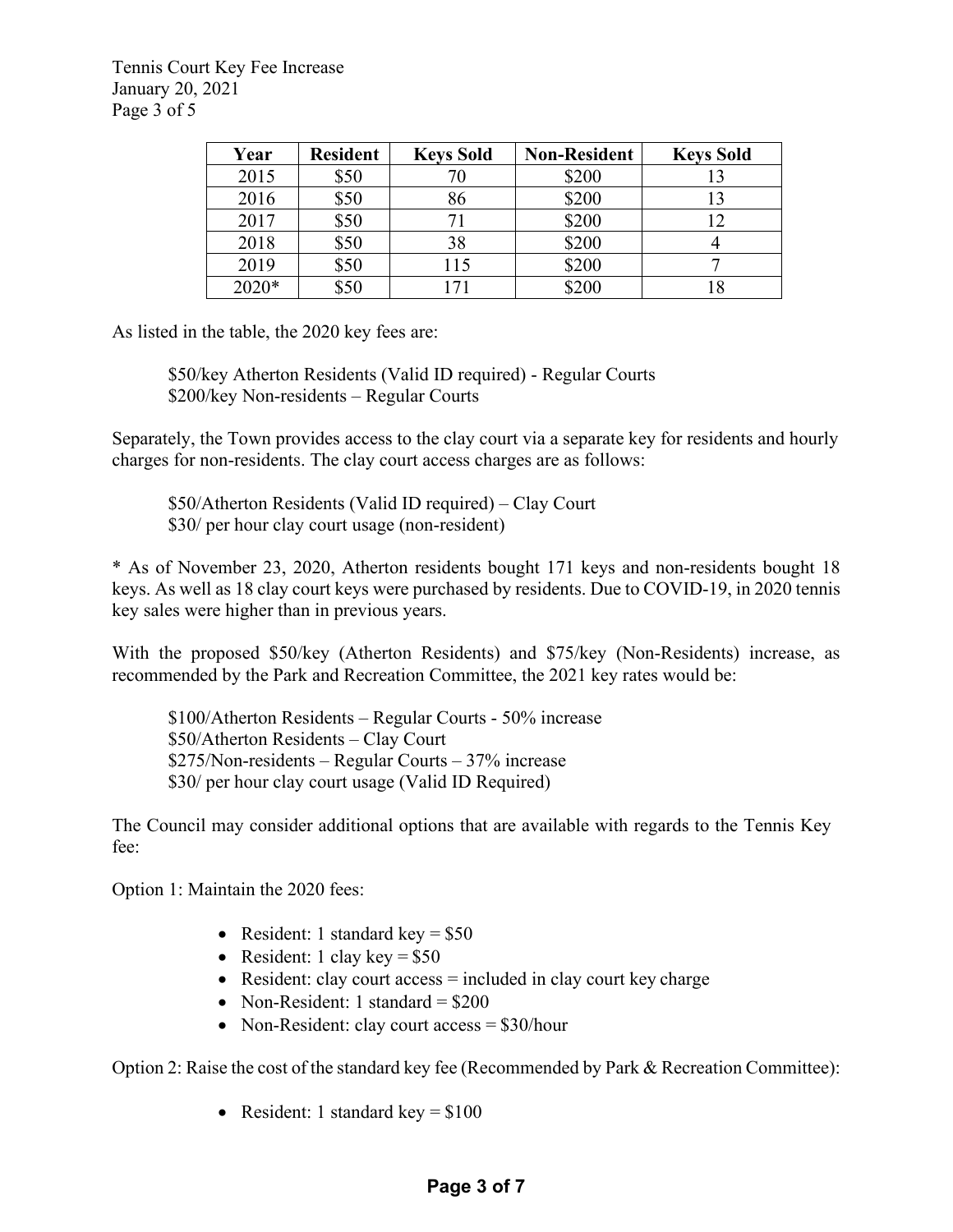Tennis Court Key Fee Increase January 20, 2021 Page 4 of 5

- Resident: 1 clay key  $= $50$
- Resident: clay court  $access = included$  in clay court key charge
- Non-Resident: 1 standard  $= $275$
- Non-Resident: clay court access = \$30/hour

Option 3: Raise the cost of the standard key fee and include the clay court fee for residents (Park & Recreation Committee did not consider this option):

- Resident: 1 standard key  $= $100$
- Resident: 1 clay key = included with standard key purchase (no-cost)
- Resident: clay court  $access = $50$  if a standard key isn't purchased
- Non-Resident: 1 standard  $= $275$
- Non-Resident: clay court access = \$30/hour

Option 3 was not considered by the Park & Recreation Committee. It would be to include the clay court key for no cost when a regular court key is purchased by a resident. For non-residents the hourly fee could remain. This year the sale of clay court keys by residents brought in \$900.

### **POLICY FOCUS**

The Holbrook-Palmer Tennis Courts are in subpar condition. The City Council's policy discussion should revolve around the setting of fees for use of the tennis facilities at Holbrook Palmer Park in a manner that supports future maintenance costs.

### **FISCAL IMPACT**

The increase of the key fee will help offset the cost of future court maintenance needs.

#### **PUBLIC NOTICE**

Public notification was achieved by posting the agenda, with this agenda item being listed, at least 72 hours prior to the meeting in print and electronically. Information about the project is also disseminated via the Town's electronic News Flash and Atherton Online. There are approximately 1,200 subscribers to the Town's electronic News Flash publications. Subscribers include residents as well as stakeholders – to include, but be not limited to, media outlets, school districts, Menlo Park Fire District, service provides (water, power, and sewer), and regional elected officials.

#### **COMMISSION/COMMITTEE FEEDBACK/REFERRAL**

This item has or X has not been before a Town Committee or Commission.

Audit/Finance Committee (meets every other month)

Bicycle/Pedestrian Committee (meets as needed)

\_\_\_\_ Civic Center Advisory Committee (meets as needed)

Environmental Programs Committee (meets every other month)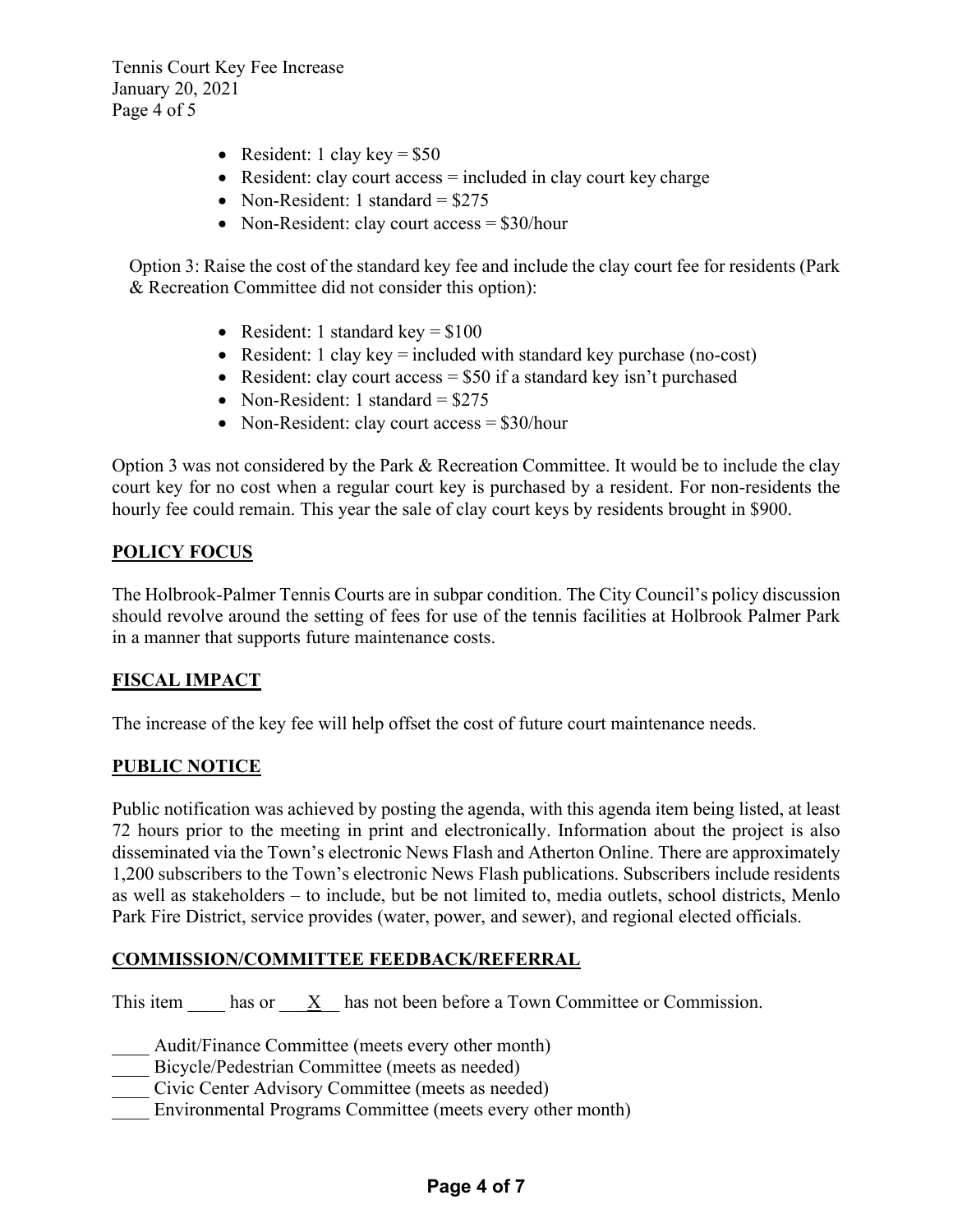Tennis Court Key Fee Increase January 20, 2021 Page 5 of 5

- $X$  Park and Recreation Committee (meets each month)
- Planning Commission (meets each month)
- Rail Committee (meets every other month)
- Transportation Committee (meets every other month)
- Tree Committee (meets each month)

## **ATTACHMENT**

1. Tennis Key Fee Resolution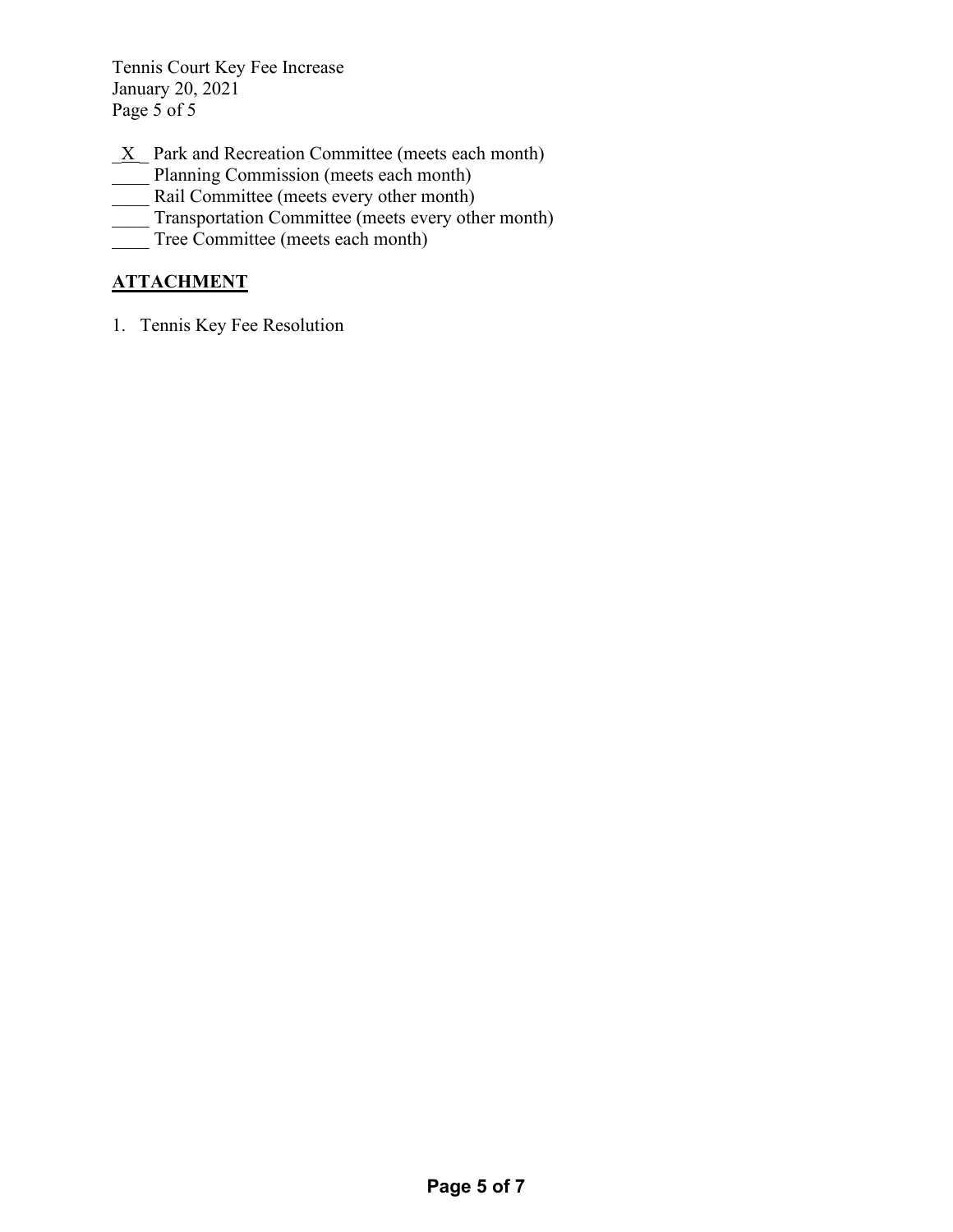### **RESOLUTION NO. 21-XX**

#### **A RESOLUTION OF THE CITY COUNCIL OF THE TOWN OF ATHERTON UPDATE FEES TO THE PARK AND BUILDING DEPARTMENT SECTION OF THE MASTER FEE SCHEDULE**

**WHEREAS**, the City Council established a Master Fee Schedule for the Town in September, 2013;

**WHEREAS,** the Master Fee Schedule was amended on April 18, 2018, to include fees for the use of tennis court facilities at Holbrook-Palmer park;

**WHEREAS,** the Master Fee Schedule was updated by resolution on October 16, 2019 to include increase in fees with a labor component escalator based on cumulative labor costs since 2013;

**WHEREAS,** the Master Fee Schedule updated did not include an adjustment to the fees for the use of tennis court facilities at Holbrook-Palmer park; and

**WHEREAS**, it is proposed that the fees for the use of tennis court facilities at Holbrook-Palmer park be increased to provide additional funds for the maintenance of the tennis court facilities at Holbrook Palmer park.

\* \* \* \* \* \* \* \* \* \* \* \*

*NOW, THEREFORE, BE IT RESOLVED that the City Council of the Town of Atherton passed and adopted the fees in Exhibit A. I hereby certify that the foregoing Resolution was duly and regularly passed and adopted by the City Council of the Town of Atherton at a regular meeting thereof held on this*  $20<sup>th</sup>$  *day of January 2021, by the following vote:* **Attachment 1**<br> **Attachment 1**<br> **ACOUNCIL OF THE TOWN OF ATHERTON**<br> **ARK AND BUILDING DEPARTMENT**<br> **E MASTER FEE SCHEDULE**<br> **A** Master Fee Schedule for the Town in<br> **a** smended on April 18, 2018, to include fees for the<br>

| AYES:           | Council Members: |
|-----------------|------------------|
| NOES:           | Council Members: |
| <i>ABSENT:</i>  | Council Members: |
| <i>ABSTAIN:</i> | Council Members: |

Elizabeth Lewis, Mayor

ATTEST:

\_\_\_\_\_\_\_\_\_\_\_\_\_\_\_\_\_\_\_\_\_\_\_\_\_ Anthony Suber, City Clerk

APPROVED AS TO FORM:

Mona G. Ebrahimi, City Attorney